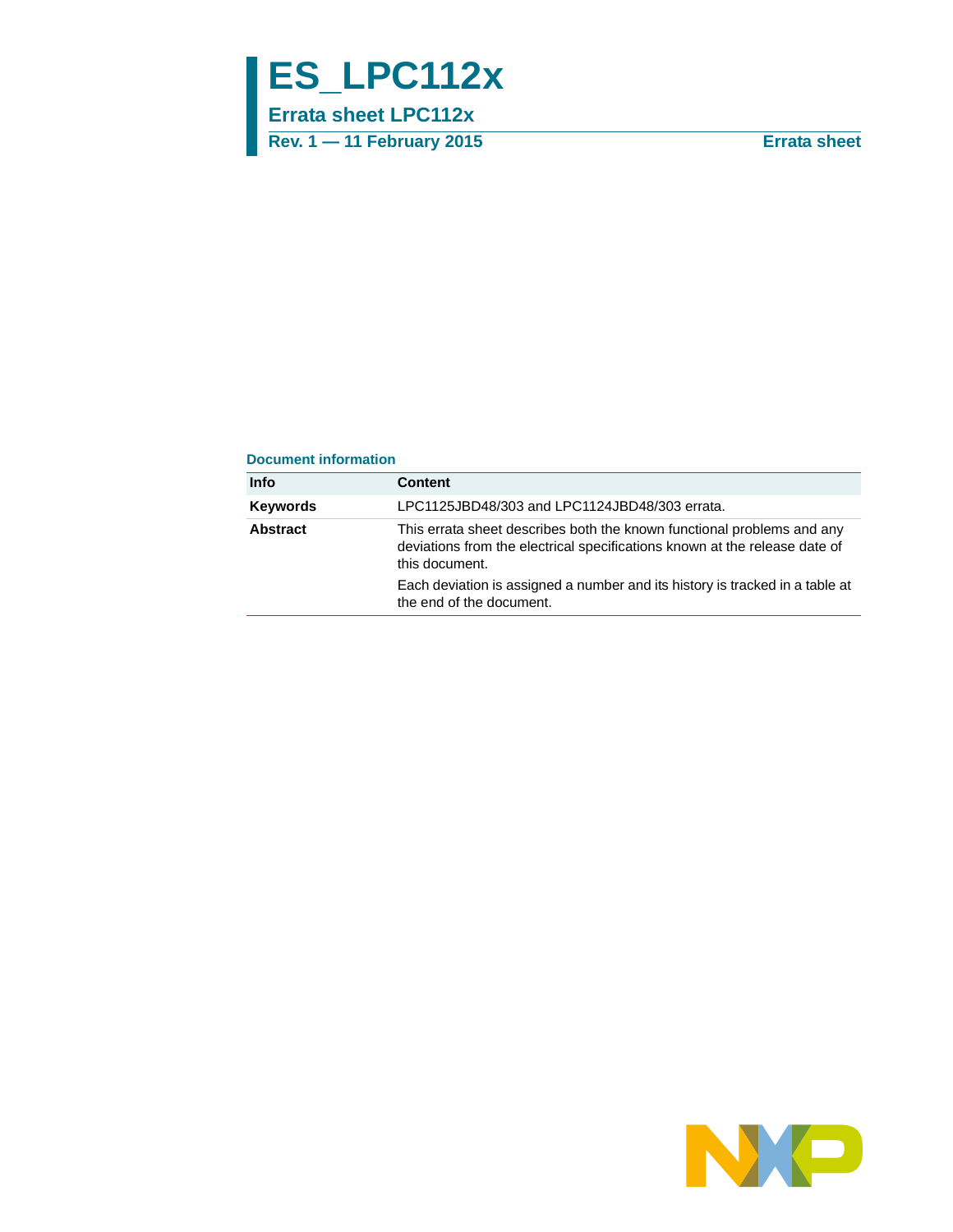**Revision history**

| Rev | <b>Date</b> | <b>Description</b> |
|-----|-------------|--------------------|
|     | 20150211    | Initial version    |

# **Contact information**

For more information, please visit: **http://www.nxp.com**

For sales office addresses, please send an email to: **salesaddresses@nxp.com**

ES\_LPC112x All information provided in this document is subject to legal disclaimers. © NXP B.V. 2015. All rights reserved.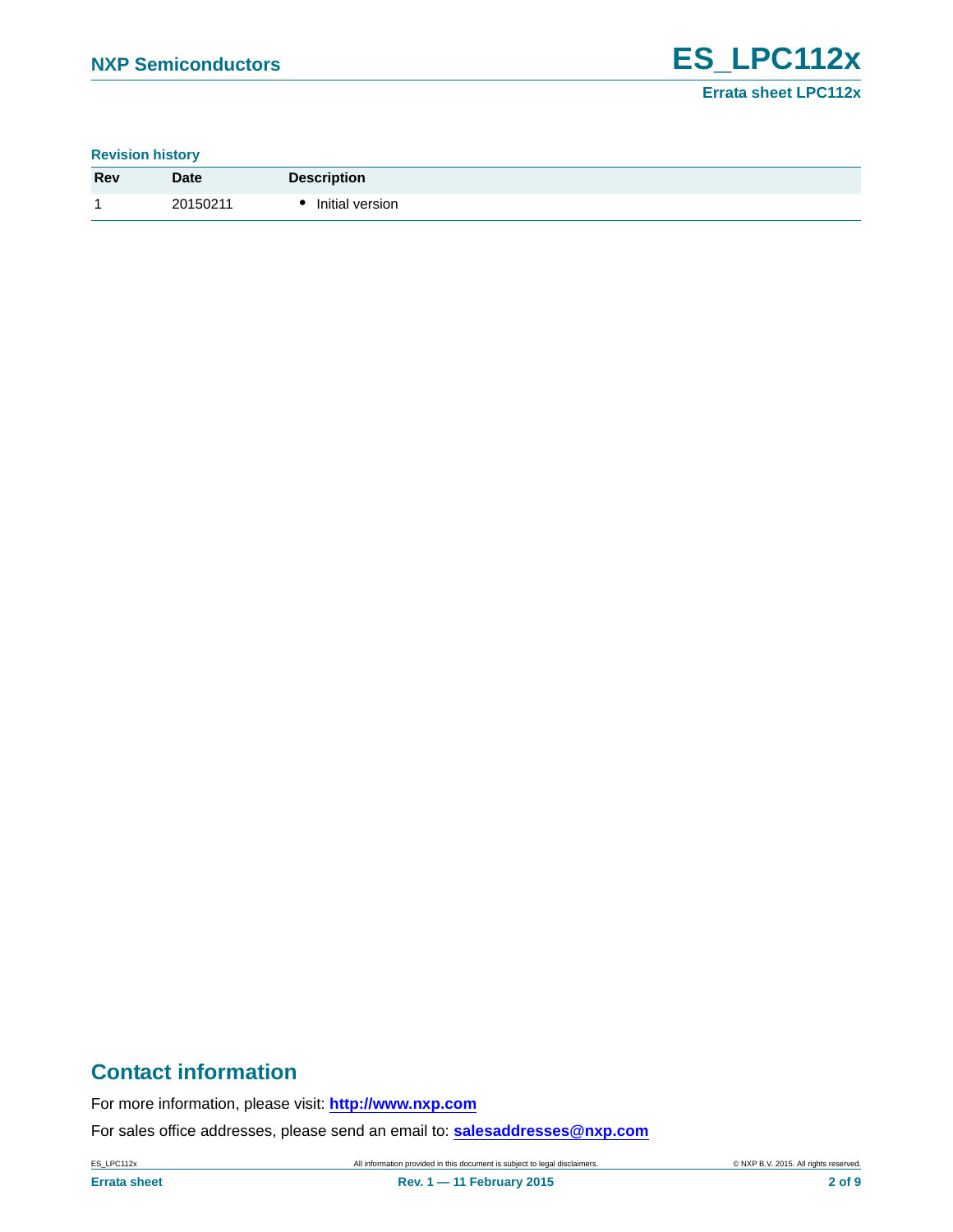# <span id="page-2-0"></span>**1. Product identification**

The LPC1125 devices typically have the following top-side marking:

LPC1125x

/xxx

xxxxxxx

xxYYWWxR[x]

The last letter in the last line (field 'R') will identify the device revision. This Errata Sheet covers the following revisions of the LPC1125:

| Table 1. Device revision table |                             |
|--------------------------------|-----------------------------|
| <b>Revision identifier (R)</b> | <b>Revision description</b> |
| ʻA'                            | Initial device revision     |

Field 'YY' states the year the device was manufactured. Field 'WW' states the week the device was manufactured during that year.

# <span id="page-2-1"></span>**2. Errata overview**

#### **Table 2. Functional problems table**

| <b>Functional</b><br>problems | <b>Short description</b>                                                                                                        | <b>Revision identifier</b> | <b>Detailed description</b> |
|-------------------------------|---------------------------------------------------------------------------------------------------------------------------------|----------------------------|-----------------------------|
| ADC.1                         | External sync inputs not operational                                                                                            | ʻA'                        | Section 3.1                 |
| ADC.2                         | A/D Global Data register should not be used with burst 'A'<br>mode or hardware triggering.                                      |                            | Section 3.2                 |
| IC.1                          | In the slave-transmitter mode, the device set in the<br>monitor mode must write a dummy value of 0xFF into<br>the DAT register. | ʻA'                        | Section 3.3                 |
| DPD.1                         | Deep power-down mode is not functional outside<br>certain voltage and temperature ranges.                                       | ʻA'                        | Section 3.4                 |

**Table 3. AC/DC deviations table**

| <b>AC/DC</b><br>deviations | <b>Short description</b> | <b>Revision identifier</b> | <b>Detailed description</b> |
|----------------------------|--------------------------|----------------------------|-----------------------------|
| n/a                        | n/a                      | n/a                        | n/a                         |

#### **Table 4. Errata notes**

| <b>Note</b> | <b>Short description</b> | <b>Revision identifier</b> | <b>Detailed description</b> |
|-------------|--------------------------|----------------------------|-----------------------------|
| n/a         | n/a                      | n/a                        | n/a                         |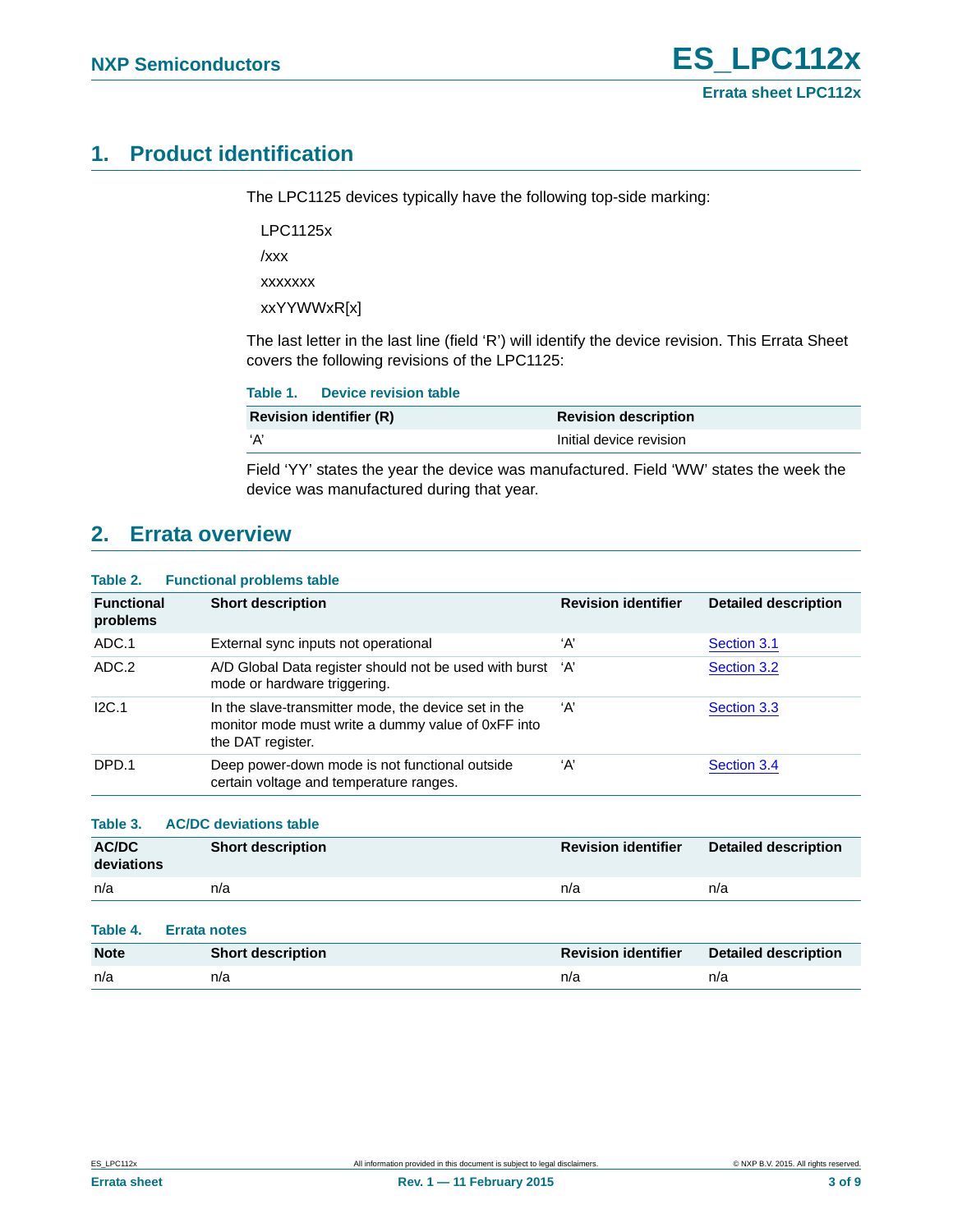# <span id="page-3-1"></span><span id="page-3-0"></span>**3. Functional problems detail**

### **3.1 ADC.1: External sync inputs not operational**

#### <span id="page-3-2"></span>**Introduction:**

In software-controlled mode (BURST bit is 0), the 10-bit ADC can start conversion by using the following options in the A/D Control Register:

|  | 26:24 START |     | When the BURST bit is 0, these bits control whether and when an A/D conversion is<br>started: | 0 |
|--|-------------|-----|-----------------------------------------------------------------------------------------------|---|
|  |             | 0x0 | No start (this value should be used when clearing PDN to 0).                                  |   |
|  |             | 0x1 | Start conversion now.                                                                         |   |
|  |             | 0x2 | Start conversion when the edge selected by bit 27 occurs on<br>PIO0 2/SSEL/CT16B0 CAP0.       |   |
|  |             | 0x3 | Start conversion when the edge selected by bit 27 occurs on<br>PIO1 5/DIR/CT32B0 CAP0.        |   |
|  |             | 0x4 | Start conversion when the edge selected by bit 27 occurs on CT32B0 MAT0.                      |   |
|  |             | 0x5 | Start conversion when the edge selected by bit 27 occurs on CT32B0_MAT1.                      |   |
|  |             | 0x6 | Start conversion when the edge selected by bit 27 occurs on CT16B0 MAT0.                      |   |
|  |             | 0x7 | Start conversion when the edge selected by bit 27 occurs on CT16B0 MAT1.                      |   |
|  |             |     |                                                                                               |   |

#### <span id="page-3-3"></span>**Problem:**

The external start conversion feature, AD0CR:START = 0x2 or 0x3, may not work reliably and ADC external trigger edges on PIO0\_2 or PIO1\_5 may be missed. The occurrence of this problem is peripheral clock (pclk) dependent. The probability of error (missing a ADC trigger from GPIO) is estimated as follows:

- **•** For PCLK\_ADC = 50 MHz, probability error = 6 %
- For PCLK\_ADC = 12 MHz, probability error = 1.5 %

The probability of error is not affected by the frequency of ADC start conversion edges.

#### <span id="page-3-4"></span>**Work-around:**

In software-controlled mode (BURST bit is 0), the START conversion options (bits 26:24 set to 0x1 or 0x4 or 0x5 or 0x6 or 0x7) can be used. The user can also start a conversion by connecting an external trigger signal to a capture input pin (CAPx) from a Timer peripheral to generate an interrupt. The timer interrupt routine can then start the ADC conversion by setting the START bits (26:24) to 0x1. The trigger can also be generated from a timer match register.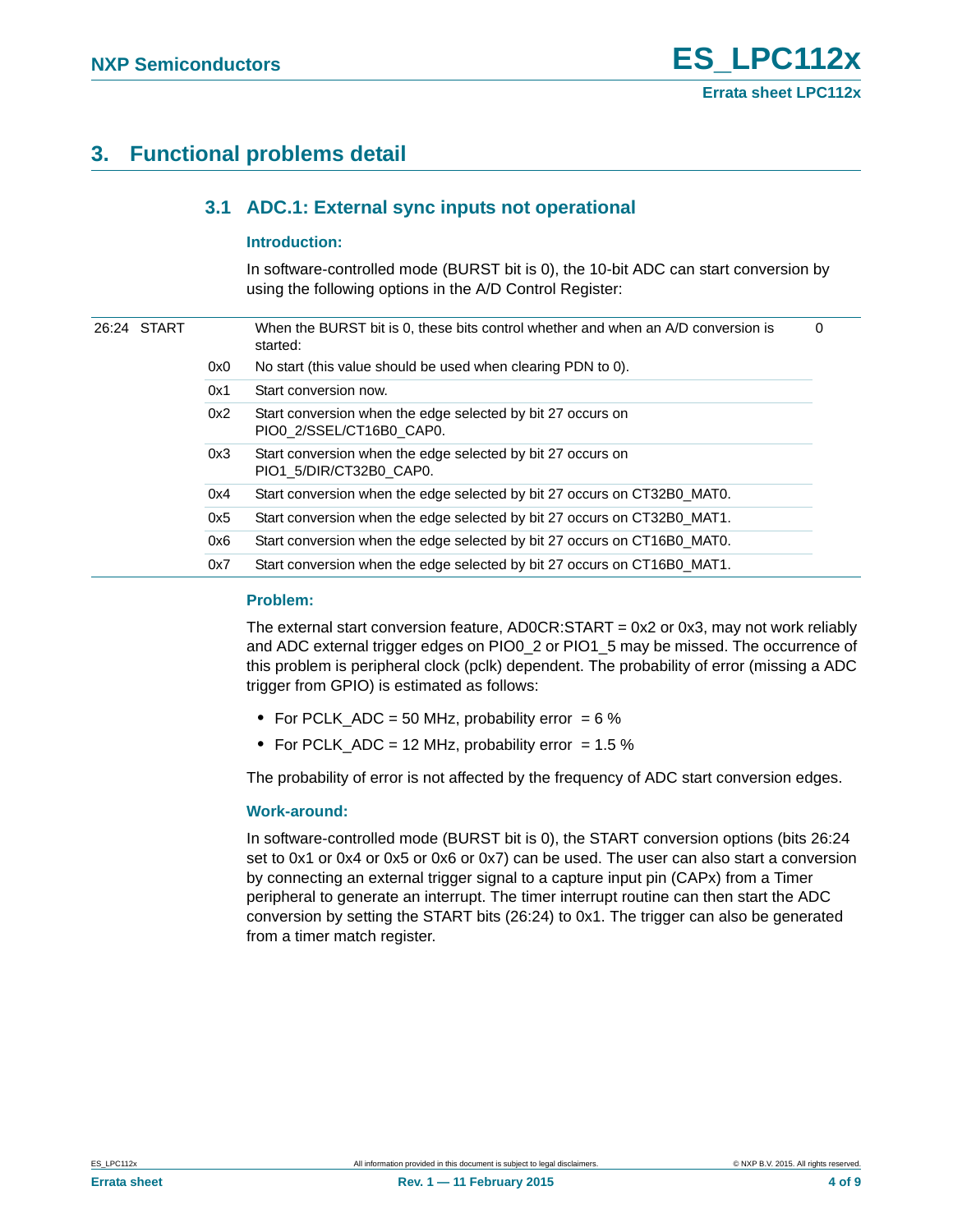### <span id="page-4-0"></span>**3.2 ADC.2: A/D Global Data register should not be used with burst mode or hardware triggering**

#### <span id="page-4-2"></span>**Introduction:**

On the LPC1125, the START field and the BURST bit in the A/D control register specify whether A/D conversions are initiated via software command, in response to some hardware trigger, or continuously in burst ("hardware-scan") mode. Results of the ADC conversions can be read in one of two ways. One is to use the A/D Global Data Register to read all data from the ADC. Another is to use the individual A/D Channel Data Registers.

#### <span id="page-4-3"></span>**Problem:**

If the burst mode is enabled (BURST bit set to '1') or if hardware triggering is specified, the A/D conversion results read from the A/D Global Data register could be incorrect. If conversions are only launched directly by software command (BURST bit = '0' and START = '001'), the results read from the A/D Global Data register will be correct provided the previous result is read prior to launching a new conversion.

#### <span id="page-4-4"></span>**Work-around:**

When using either burst mode or hardware triggering, the individual A/D Channel Data registers should be used instead of the A/D Global Data register to read the A/D conversion results.

### <span id="page-4-1"></span>**3.3 I2C.1: In the slave-transmitter mode, the device set in the monitor mode must write a dummy value of 0xFF into the DAT register**

#### <span id="page-4-5"></span>**Introduction:**

The I2C monitor allows the device to monitor the I2C traffic on the I2C bus in a non-intrusive way.

#### <span id="page-4-6"></span>**Problem:**

In the slave-transmitter mode, the device set in the monitor mode must write a dummy value of 0xFF into the DAT register. If this is not done, the received data from the slave device will be corrupted. To allow the monitor mode to have sufficient time to process the data on the I2C bus, the device may need to have the ability to stretch the I2C clock. Under this condition, the I2C monitor mode is not 100% non-intrusive.

#### <span id="page-4-7"></span>**Work-around:**

When setting the device in monitor mode, enable the ENA\_SCL bit in the MMCTRL register to allow clock stretching.

Software code example to enable the ENA\_SCL bit:

LPC\_I2C\_MMCTRL  $| = (1 \lt 1);$  //Enable ENA\_SCL bit

In the I2C ISR routine, for the status code related to the slave-transmitter mode, write the value of 0xFF into the DAT register to prevent data corruption. In order to avoid stretching the SCL clock, the data byte can be saved in a buffer and processed in the Main loop. This ensures the SI flag is cleared as fast as possible.

Software code example for the slave-transmitter mode: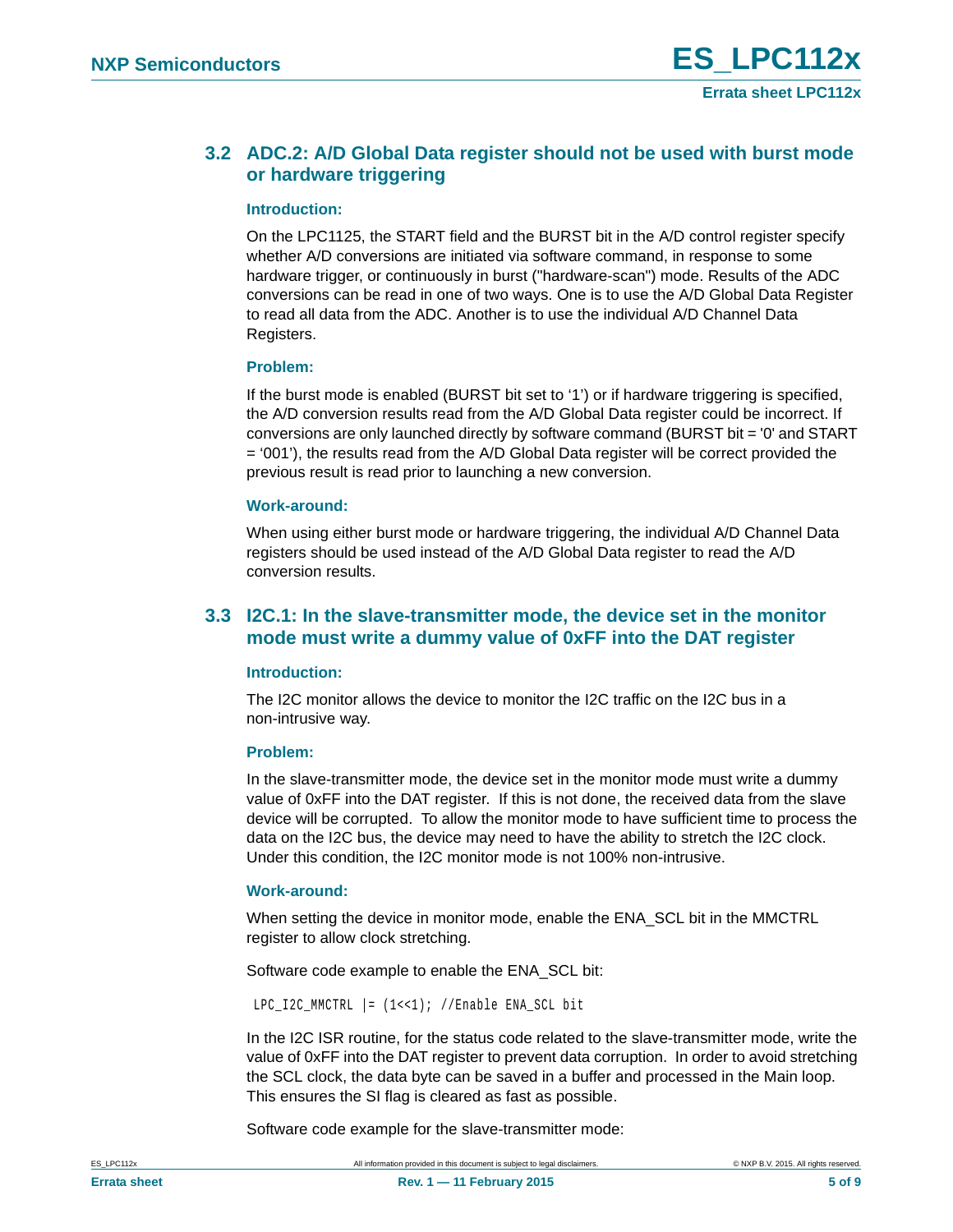```
 case 0xA8: // Own SLA + R has been received, ACK returned 
case 0xB0:
case 0xB8: // data byte in DAT transmitted, ACK received
case 0xC0: // (last) data byte transmitted, NACK received
case 0xC8: // last data byte in DAT transmitted, ACK received
  DataByte = LPC_I2C->DATA_BUFFER;//Save data. Data can be process in Main loop
   LPC I2C->DAT = 0xFF; // Pretend to shift out 0xFF
   LPC_I2C->CONCLR = 0x08; // clear flag SI
```

```
 break;
```
### <span id="page-5-0"></span>**3.4 DPD.1**

#### <span id="page-5-1"></span>**Introduction:**

The LPC112x has a supply voltage  $(V_{DD})$  from 1.8 V to 3.6 V and can operate from -40  $^{\circ}$ C to 105 °C. The LPC112x supports three reduced power modes (Sleep, Deep-sleep, Power-down and Deep power-down mode). Deep power-down mode allows for maximal power savings where the entire system is shut down except for the general purpose registers in the PMU. Only the general purpose registers in the PMU maintain their internal states in Deep power-down mode.

#### <span id="page-5-2"></span>**Problem:**

At temperatures  $\leq$  25 °C, the deep power-down mode is not functional if the V<sub>DD</sub> supply voltage is greater than 3.55 V. At temperatures  $>$  25 °C, the Deep power-down mode is not functional if the  $V_{DD}$  supply voltage is greater than 3.5 V.

#### <span id="page-5-3"></span>**Work-around:**

For temperatures 25 °C and below, ensure that the supply voltage is not above 3.55 V ( $V_{DD}$  = 1.8 V to 3.55 V) when using Deep power-down mode. For temperatures higher than 25 °C, ensure that the supply voltage is not above 3.5 V ( $V_{DD}$  = 1.8 V to 3.5 V) when using Deep power-down mode.

**Errata sheet LPC112x**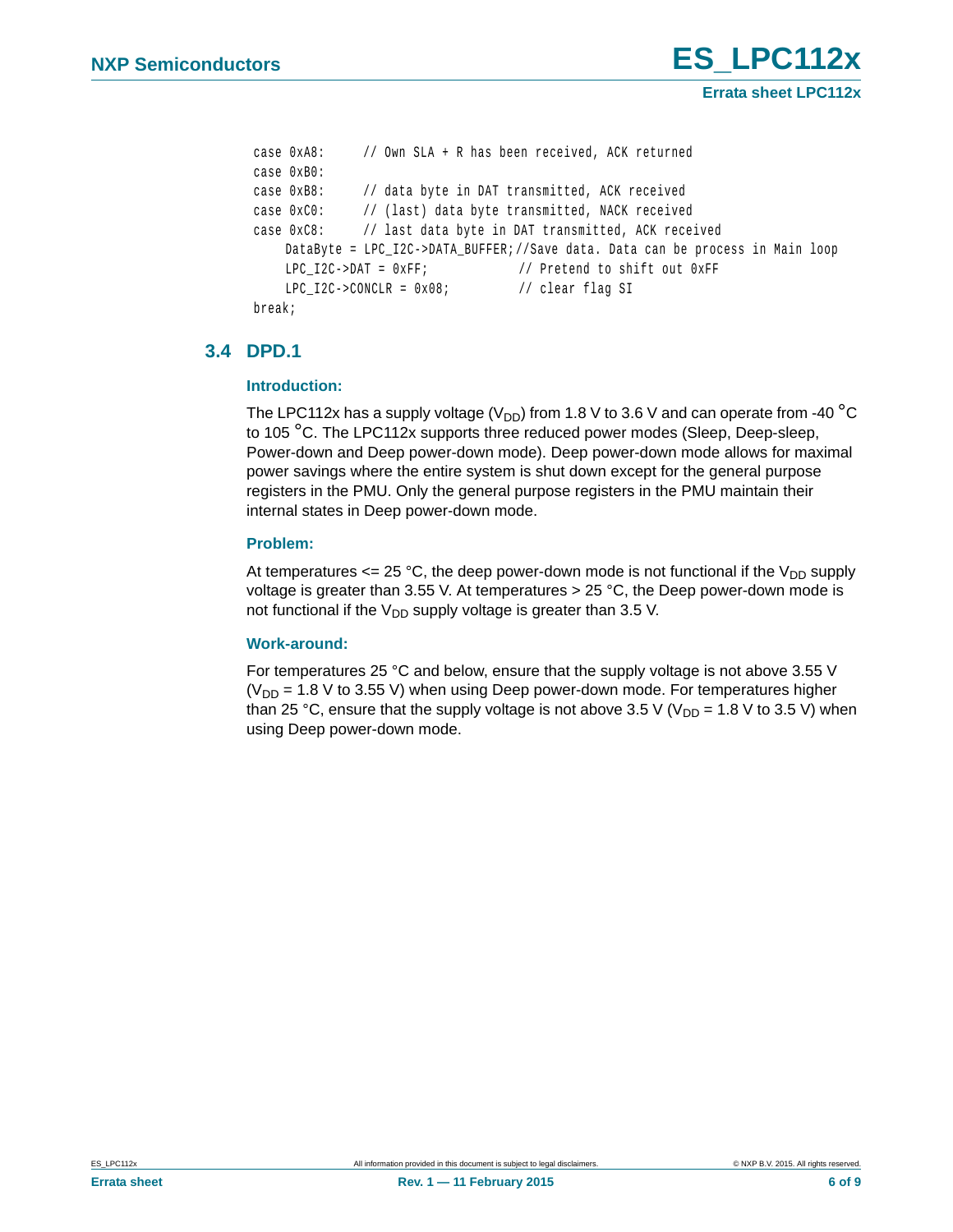# <span id="page-6-0"></span>**4. AC/DC deviations detail**

No known errata.

# <span id="page-6-2"></span><span id="page-6-1"></span>**5. Errata notes**

### **5.1 Note.1**

The General Purpose I/O (GPIO) pins have configurable pull-up/pull-down resistors where the pins are pulled up to the  $V_{DD}$  level by default. During power-up, an unexpected glitch (low pulse) could occur on the port pins as the  $V_{DD}$  supply ramps up.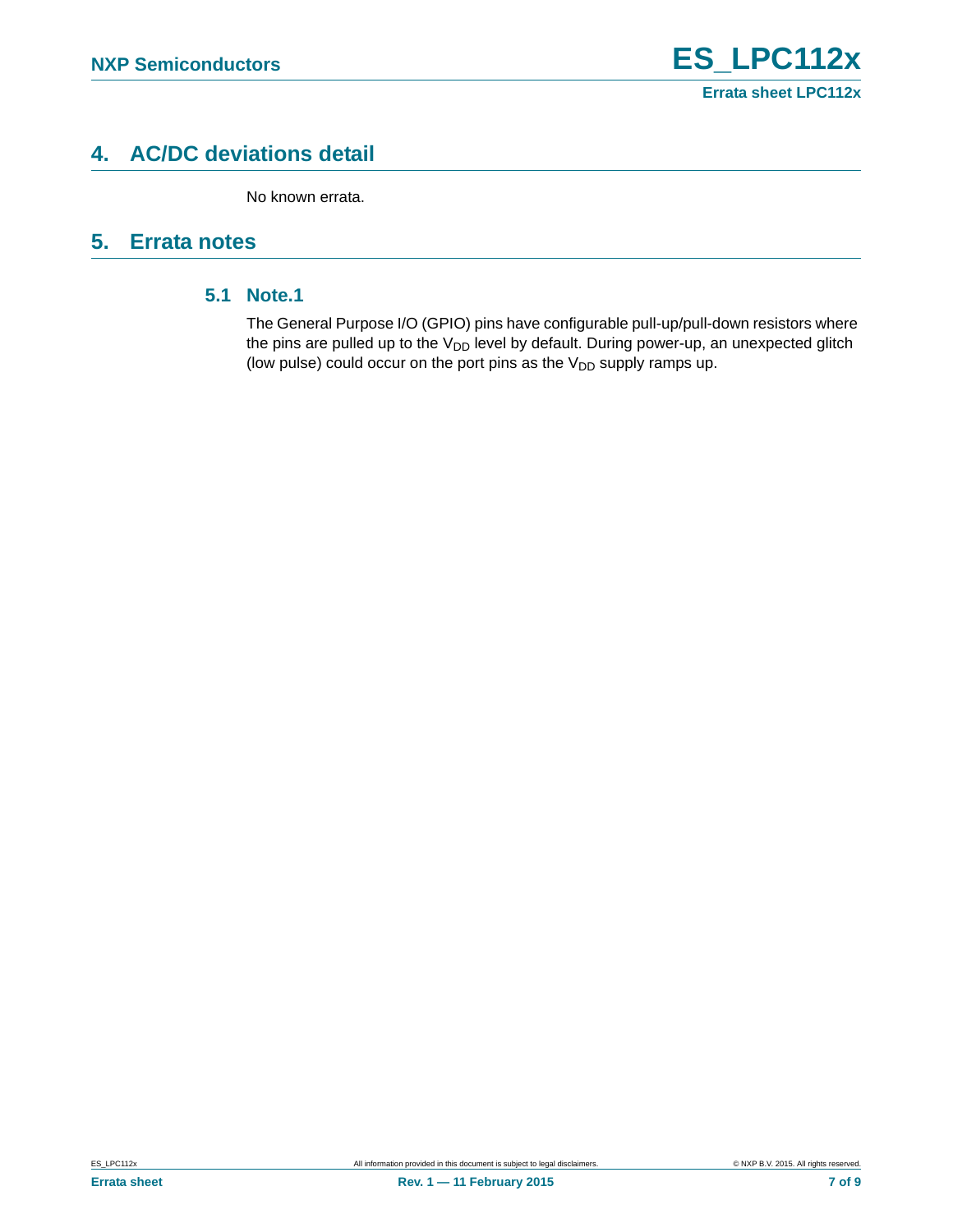# <span id="page-7-0"></span>**6. Legal information**

### <span id="page-7-1"></span>**6.1 Definitions**

**Draft —** The document is a draft version only. The content is still under internal review and subject to formal approval, which may result in modifications or additions. NXP Semiconductors does not give any representations or warranties as to the accuracy or completeness of information included herein and shall have no liability for the consequences of use of such information.

## <span id="page-7-2"></span>**6.2 Disclaimers**

**Limited warranty and liability —** Information in this document is believed to be accurate and reliable. However, NXP Semiconductors does not give any representations or warranties, expressed or implied, as to the accuracy or completeness of such information and shall have no liability for the consequences of use of such information.

In no event shall NXP Semiconductors be liable for any indirect, incidental, punitive, special or consequential damages (including - without limitation - lost profits, lost savings, business interruption, costs related to the removal or replacement of any products or rework charges) whether or not such damages are based on tort (including negligence), warranty, breach of contract or any other legal theory.

Notwithstanding any damages that customer might incur for any reason whatsoever, NXP Semiconductors' aggregate and cumulative liability towards customer for the products described herein shall be limited in accordance with the *Terms and conditions of commercial sale* of NXP Semiconductors.

**Right to make changes —** NXP Semiconductors reserves the right to make changes to information published in this document, including without limitation specifications and product descriptions, at any time and without notice. This document supersedes and replaces all information supplied prior to the publication hereof.

**Suitability for use —** NXP Semiconductors products are not designed, authorized or warranted to be suitable for use in life support, life-critical or safety-critical systems or equipment, nor in applications where failure or

malfunction of an NXP Semiconductors product can reasonably be expected to result in personal injury, death or severe property or environmental damage. NXP Semiconductors and its suppliers accept no liability for inclusion and/or use of NXP Semiconductors products in such equipment or applications and therefore such inclusion and/or use is at the customer's own risk.

**Applications —** Applications that are described herein for any of these products are for illustrative purposes only. NXP Semiconductors makes no representation or warranty that such applications will be suitable for the specified use without further testing or modification.

Customers are responsible for the design and operation of their applications and products using NXP Semiconductors products, and NXP Semiconductors accepts no liability for any assistance with applications or customer product design. It is customer's sole responsibility to determine whether the NXP Semiconductors product is suitable and fit for the customer's applications and products planned, as well as for the planned application and use of customer's third party customer(s). Customers should provide appropriate design and operating safeguards to minimize the risks associated with their applications and products.

NXP Semiconductors does not accept any liability related to any default, damage, costs or problem which is based on any weakness or default in the customer's applications or products, or the application or use by customer's third party customer(s). Customer is responsible for doing all necessary testing for the customer's applications and products using NXP Semiconductors products in order to avoid a default of the applications and the products or of the application or use by customer's third party customer(s). NXP does not accept any liability in this respect.

**Export control —** This document as well as the item(s) described herein may be subject to export control regulations. Export might require a prior authorization from competent authorities.

### <span id="page-7-3"></span>**6.3 Trademarks**

Notice: All referenced brands, product names, service names and trademarks are the property of their respective owners.